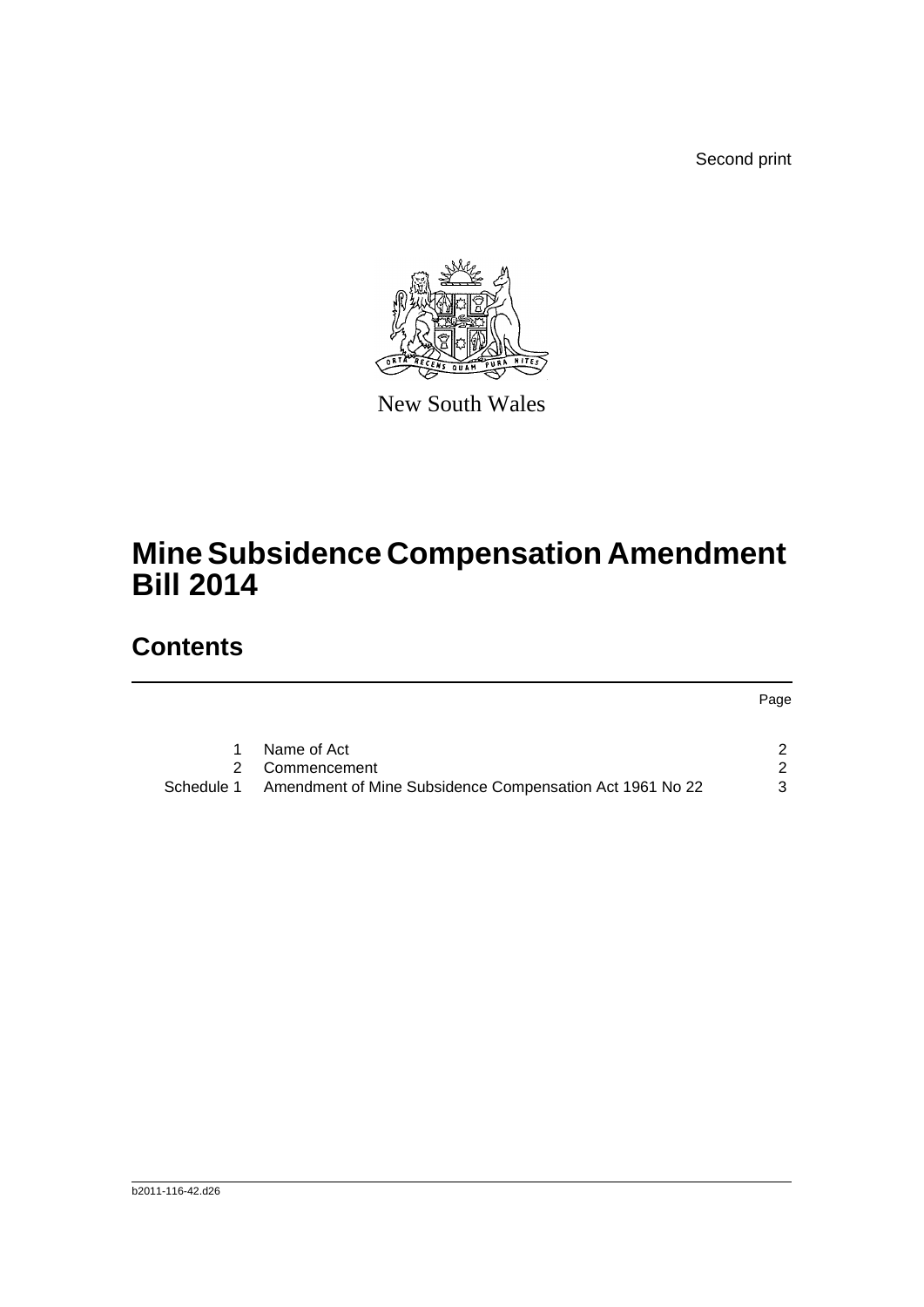*This public bill which originated in the Legislative Assembly, has passed and is now ready for presentation to the Legislative Council for its concurrence.*

> *Clerk of the Legislative Assembly. Legislative Assembly, Sydney,* , 2014



New South Wales

## **Mine Subsidence Compensation Amendment Bill 2014**

Act No , 2014

An Act to make miscellaneous amendments to the *Mine Subsidence Compensation Act 1961* relating to claims for compensation under that Act; and for other purposes.

*EXAMINED*

*Assistant Speaker*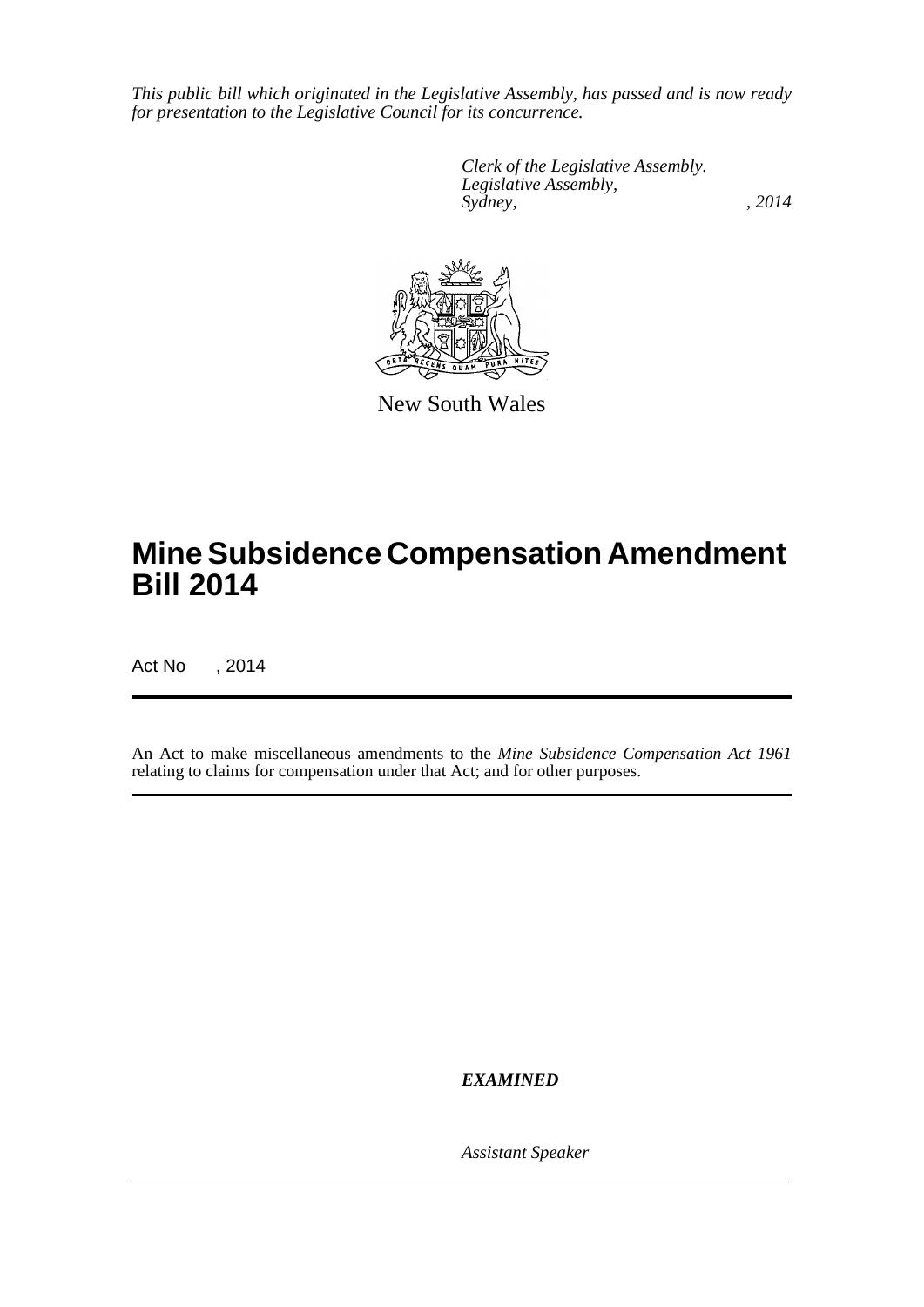Mine Subsidence Compensation Amendment Bill 2014 [NSW]

<span id="page-2-1"></span><span id="page-2-0"></span>

|                     | The Legislature of New South Wales enacts:                                                   | 1      |  |  |  |
|---------------------|----------------------------------------------------------------------------------------------|--------|--|--|--|
| Name of Act         |                                                                                              |        |  |  |  |
|                     | This Act is the Mine Subsidence Compensation Amendment Act 2014.                             | 3      |  |  |  |
| <b>Commencement</b> |                                                                                              |        |  |  |  |
| (1)                 | This Act commences on the date of assent to this Act, except as provided by this<br>section. | 5<br>6 |  |  |  |
| (2)                 | Schedule 1 [7] and [8] commence on a day to be appointed by proclamation.                    | 7      |  |  |  |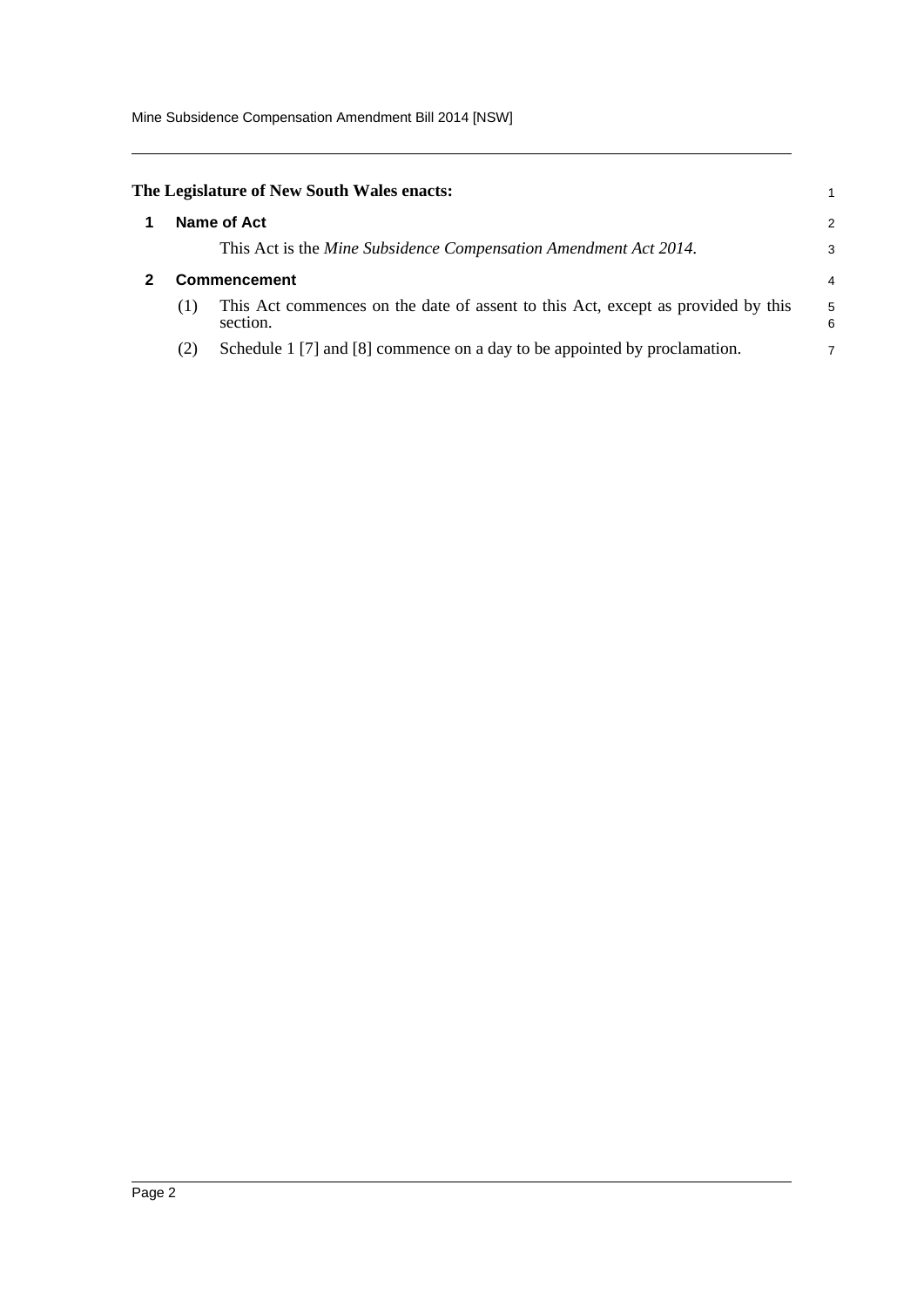<span id="page-3-0"></span>

| <b>Schedule 1</b> |                                                                                                              |     | <b>Amendment of Mine Subsidence Compensation</b><br>Act 1961 No 22                                                                                                                                                                                                                                                                                            |                            |  |  |  |
|-------------------|--------------------------------------------------------------------------------------------------------------|-----|---------------------------------------------------------------------------------------------------------------------------------------------------------------------------------------------------------------------------------------------------------------------------------------------------------------------------------------------------------------|----------------------------|--|--|--|
| $[1]$             | <b>Section 4 Definitions</b>                                                                                 |     |                                                                                                                                                                                                                                                                                                                                                               | 3                          |  |  |  |
|                   |                                                                                                              |     | Insert at the end of the section:                                                                                                                                                                                                                                                                                                                             | 4                          |  |  |  |
|                   | (2)                                                                                                          |     | Notes included in this Act do not form part of this Act.                                                                                                                                                                                                                                                                                                      | 5                          |  |  |  |
| $[2]$             |                                                                                                              |     | Section 12 Claims for damage arising out of subsidence                                                                                                                                                                                                                                                                                                        | 6                          |  |  |  |
|                   | Insert after section $12(2)$ :                                                                               |     |                                                                                                                                                                                                                                                                                                                                                               | $\overline{7}$             |  |  |  |
|                   | The Board must notify the claimant of its decision about a claim and the<br>(3)<br>reasons for its decision. |     |                                                                                                                                                                                                                                                                                                                                                               |                            |  |  |  |
| [3]               |                                                                                                              |     | Section 12A Claims arising out of actions to prevent or mitigate damage                                                                                                                                                                                                                                                                                       | 10                         |  |  |  |
|                   |                                                                                                              |     | Omit section 12A (1). Insert instead:                                                                                                                                                                                                                                                                                                                         | 11                         |  |  |  |
|                   | (1)                                                                                                          |     | The following claims may be made under this Act for payment from the Fund:                                                                                                                                                                                                                                                                                    | 12                         |  |  |  |
|                   |                                                                                                              | (a) | a claim for compensation for damage incurred as a result of the exercise<br>by the Board of its powers under section 13A,                                                                                                                                                                                                                                     | 13<br>14                   |  |  |  |
|                   |                                                                                                              | (b) | a claim for preventative or mitigative expenses.                                                                                                                                                                                                                                                                                                              | 15                         |  |  |  |
|                   | (1A)                                                                                                         |     | The Board must not make a payment from the Fund for a claim for any<br>preventative or mitigative expense unless:                                                                                                                                                                                                                                             | 16<br>17                   |  |  |  |
|                   |                                                                                                              | (a) | the claim is made after the subsidence concerned has commenced, and                                                                                                                                                                                                                                                                                           | 18                         |  |  |  |
|                   |                                                                                                              | (b) | the expense is incurred or proposed after the subsidence concerned has<br>commenced, and                                                                                                                                                                                                                                                                      | 19<br>20                   |  |  |  |
|                   |                                                                                                              | (c) | at the time the expense is incurred or proposed the damage concerned is<br>more likely than not to occur, and                                                                                                                                                                                                                                                 | 21<br>22                   |  |  |  |
|                   |                                                                                                              | (d) | the Board is satisfied that the preventative or mitigating work (or<br>proposed preventative or mitigating work) is appropriate and necessary<br>to prevent or mitigate the damage concerned, and                                                                                                                                                             | 23<br>24<br>25             |  |  |  |
|                   |                                                                                                              | (e) | the subsidence concerned is not due to operations carried on by the<br>owner.                                                                                                                                                                                                                                                                                 | 26<br>27                   |  |  |  |
|                   | (1B)                                                                                                         |     | The Board may reject a claim if the Board is of the opinion that the total<br>preventative or mitigative expenses claimed are disproportionate to the<br>reasonably expected total expense of repairing or replacing the improvements<br>or household or other effects concerned if no preventative or mitigating work<br>had been or were to be carried out. | 28<br>29<br>30<br>31<br>32 |  |  |  |
|                   | (1C)                                                                                                         |     | A claim under this section is to be made in the form approved by the Board.                                                                                                                                                                                                                                                                                   | 33                         |  |  |  |
| [4]               | Section 12A (4)-(6)                                                                                          |     |                                                                                                                                                                                                                                                                                                                                                               | 34                         |  |  |  |
|                   | Insert after section $12A(3)$ :                                                                              |     |                                                                                                                                                                                                                                                                                                                                                               |                            |  |  |  |
|                   | (4)                                                                                                          |     | The Board may determine the amount of payment in response to a claim under<br>this section.                                                                                                                                                                                                                                                                   | 36<br>37                   |  |  |  |
|                   | (5)                                                                                                          |     | The Board must notify the claimant of its decision about a claim and the<br>reasons for its decision.                                                                                                                                                                                                                                                         | 38<br>39                   |  |  |  |
|                   | (6)                                                                                                          |     | In this section, <i>preventative or mitigative expense</i> means an expense incurred<br>or proposed by or on behalf of the owner of improvements or household or<br>other effects in preventing or mitigating damage to those improvements or<br>household or other effects arising from subsidence.                                                          | 40<br>41<br>42<br>43       |  |  |  |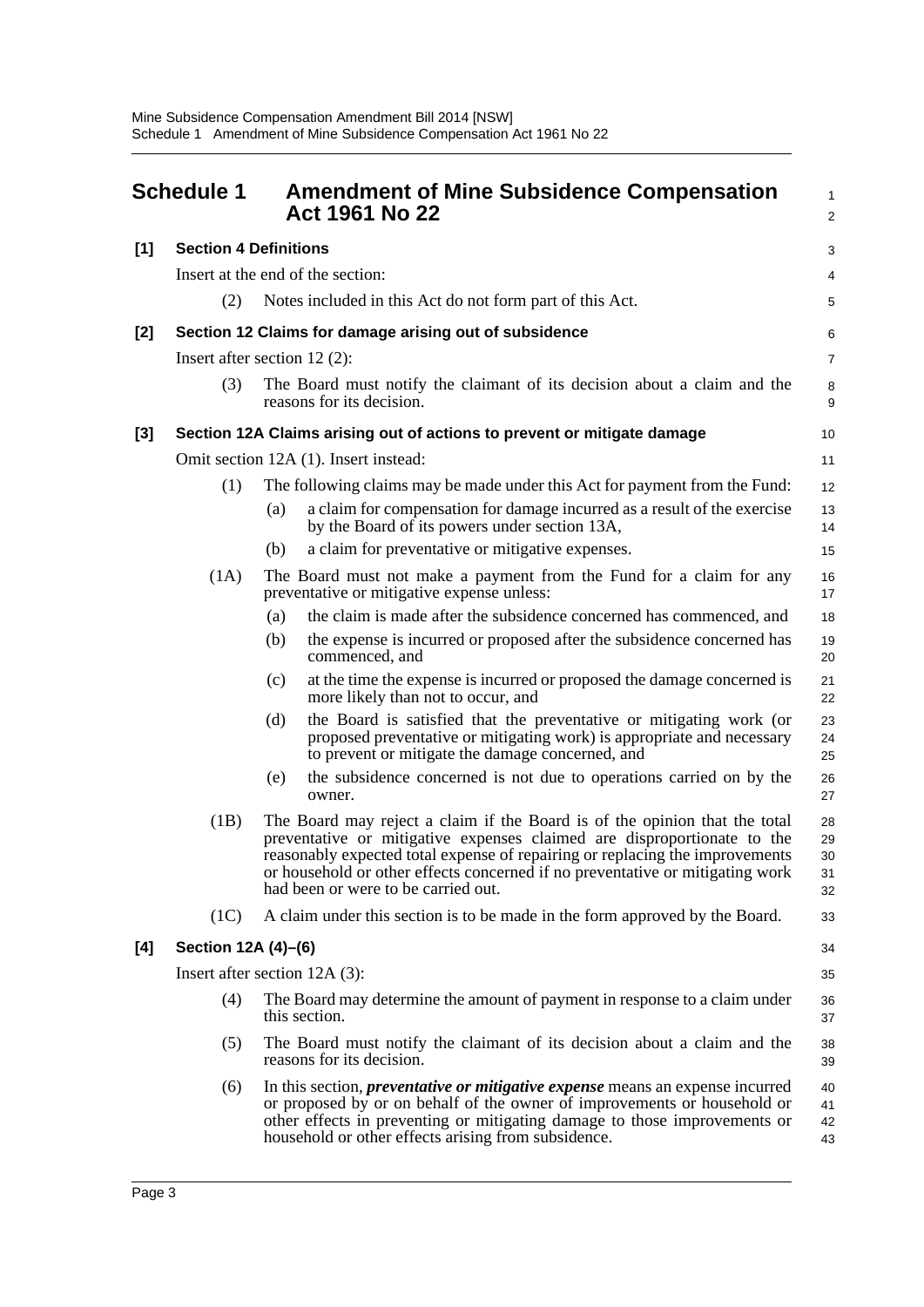| $[5] % \includegraphics[width=0.9\columnwidth]{figures/fig_10.pdf} \caption{The figure shows the number of times, and the number of times, and the number of times, respectively.} \label{fig:fig:time}$ |     | <b>Section 12B Appeals</b> |     |                                                                                                                                                                                                                                                                                                                                                                                                                                                                                | $\mathbf{1}$                     |
|----------------------------------------------------------------------------------------------------------------------------------------------------------------------------------------------------------|-----|----------------------------|-----|--------------------------------------------------------------------------------------------------------------------------------------------------------------------------------------------------------------------------------------------------------------------------------------------------------------------------------------------------------------------------------------------------------------------------------------------------------------------------------|----------------------------------|
|                                                                                                                                                                                                          |     |                            |     | Omit "or could reasonably have been anticipated" from section 12B (a).                                                                                                                                                                                                                                                                                                                                                                                                         | $\overline{c}$                   |
| [6]                                                                                                                                                                                                      |     | Section 12B (c)            |     |                                                                                                                                                                                                                                                                                                                                                                                                                                                                                | 3                                |
|                                                                                                                                                                                                          |     |                            |     | Insert at the end of section 12B (b):                                                                                                                                                                                                                                                                                                                                                                                                                                          | 4                                |
|                                                                                                                                                                                                          |     |                            |     | , or                                                                                                                                                                                                                                                                                                                                                                                                                                                                           | 5                                |
|                                                                                                                                                                                                          |     |                            | (c) | to reject a claim because of a matter specified in section 12A (1A)<br>or $(1B)$ .                                                                                                                                                                                                                                                                                                                                                                                             | 6<br>7                           |
| $\left[ 7\right]$                                                                                                                                                                                        |     | Section 12B (2)            |     |                                                                                                                                                                                                                                                                                                                                                                                                                                                                                | 8                                |
|                                                                                                                                                                                                          |     | Insert after section 12B:  |     |                                                                                                                                                                                                                                                                                                                                                                                                                                                                                | 9                                |
|                                                                                                                                                                                                          |     | (2)                        |     | A person who has made an application under section 13A may appeal to the<br>Land and Environment Court against a decision of the Board on the<br>application.<br>Note. The Land and Environment Court, when hearing an appeal under this section,                                                                                                                                                                                                                              | 10<br>11<br>12<br>13             |
|                                                                                                                                                                                                          |     |                            |     | makes its decision in the place of the Board. In addition to its other functions and<br>discretions, the Land and Environment Court has all the functions and discretions<br>which the Board had in respect of the original decision. An appeal is by way of<br>rehearing, and fresh evidence or evidence in addition to or in substitution for, the<br>evidence given to the Board may be given on the appeal (See section 39 of the Land<br>and Environment Court Act 1979). | 14<br>15<br>16<br>17<br>18<br>19 |
| [8]                                                                                                                                                                                                      |     | <b>Section 13A</b>         |     |                                                                                                                                                                                                                                                                                                                                                                                                                                                                                | 20                               |
|                                                                                                                                                                                                          |     |                            |     | Omit the section. Insert instead:                                                                                                                                                                                                                                                                                                                                                                                                                                              | 21                               |
|                                                                                                                                                                                                          | 13A |                            |     | Works for prevention or mitigation of damage from subsidence                                                                                                                                                                                                                                                                                                                                                                                                                   | 22                               |
|                                                                                                                                                                                                          |     | (1)                        |     | The Board may expend money for the funding of works to prevent or mitigate<br>damage to improvements or household or other effects that the Board<br>anticipates would occur (in the absence of the works) by reason of subsidence<br>if the Board is satisfied that the expenditure will result in a net benefit to the<br>Fund. Those works are <i>authorised works</i> for the purposes of this section.                                                                    | 23<br>24<br>25<br>26<br>27       |
|                                                                                                                                                                                                          |     | (2)                        |     | The Board may decide to fund authorised works of its own motion or on the<br>application of an interested party but an application cannot be made after<br>subsidence has commenced.                                                                                                                                                                                                                                                                                           | 28<br>29<br>30                   |
|                                                                                                                                                                                                          |     | (3)                        |     | The following restrictions apply to the funding of authorised works pursuant<br>to an application (but not to the funding of works of the Board's own motion):                                                                                                                                                                                                                                                                                                                 | 31<br>32                         |
|                                                                                                                                                                                                          |     |                            | (a) | the Board is not to fund works unless the Board is satisfied that there are<br>special circumstances that justify funding the works before subsidence<br>has commenced,                                                                                                                                                                                                                                                                                                        | 33<br>34<br>35                   |
|                                                                                                                                                                                                          |     |                            | (b) | the Board is not to fund works after subsidence has commenced.<br>Note. Sections 12 and 12A deal with claims after subsidence has commenced.                                                                                                                                                                                                                                                                                                                                   | 36<br>37                         |
|                                                                                                                                                                                                          |     | (4)                        |     | For the purposes of this section, expenditure is considered to result in a net<br>benefit to the Fund if the amount of the expenditure would be less than the<br>amount of the total prospective liability of the Fund resulting from claims<br>under sections 12 and 12A in respect of the anticipated damage.                                                                                                                                                                | 38<br>39<br>40<br>41             |
|                                                                                                                                                                                                          |     | (5)                        |     | The Board must, when exercising its powers under this section in respect of an<br>application for the funding of authorised works, give effect to any policy<br>declared by the Minister by order published in the Gazette to be a policy that<br>is required to be given effect to by the Board.                                                                                                                                                                              | 42<br>43<br>44<br>45             |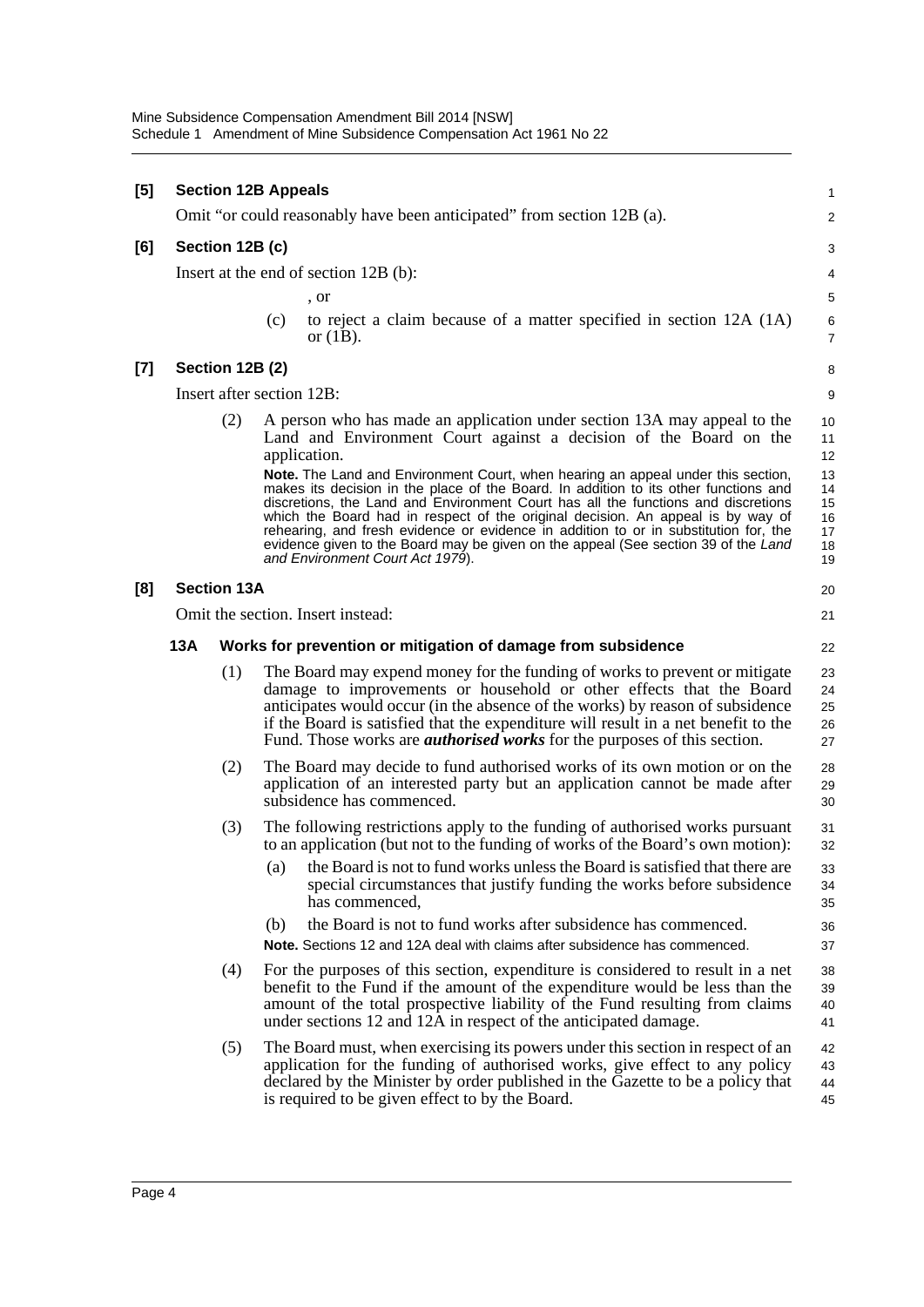|        | (6)                                 |     |         | The Board can fund authorised works under this section by:                                                                                                                                                                                                                                                                                                                                                                                  | $\mathbf{1}$                     |  |  |
|--------|-------------------------------------|-----|---------|---------------------------------------------------------------------------------------------------------------------------------------------------------------------------------------------------------------------------------------------------------------------------------------------------------------------------------------------------------------------------------------------------------------------------------------------|----------------------------------|--|--|
|        |                                     | (a) | out, or | carrying out the authorised works or causing those works to be carried                                                                                                                                                                                                                                                                                                                                                                      | $\sqrt{2}$<br>3                  |  |  |
|        |                                     | (b) |         | contributing a proportionate amount to the cost of the carrying out of<br>works by another person that include the authorised works.                                                                                                                                                                                                                                                                                                        | 4<br>5                           |  |  |
|        | (7)                                 |     |         | An application for the funding of authorised works under this section is to be<br>made in the form approved by the Board. The Board must notify an applicant<br>of its decision on an application and the reasons for its decision.                                                                                                                                                                                                         | $\,6$<br>$\boldsymbol{7}$<br>8   |  |  |
|        | (8)                                 |     |         | The funding of works is authorised under this section regardless of whether the<br>anticipated damage is damage to improvements or household or other effects<br>on the land on which the works are to be carried out.                                                                                                                                                                                                                      | 9<br>10<br>11                    |  |  |
|        | (9)                                 |     |         | In this section <i>interested party</i> , in relation to proposed works to prevent or<br>mitigate damage to any improvement or household or other effects, means the<br>owner of the improvement or household or other effects or a person acting<br>with the written consent of the owner.                                                                                                                                                 | 12<br>13<br>14<br>15             |  |  |
| [9]    |                                     |     |         | <b>Section 15 Mine subsidence districts</b>                                                                                                                                                                                                                                                                                                                                                                                                 | 16                               |  |  |
|        |                                     |     |         | Omit "2 years after the date of the approval" from section 15 (3A).                                                                                                                                                                                                                                                                                                                                                                         | 17                               |  |  |
|        |                                     |     |         | Insert instead "the period specified in the approval (being a period that expires at least<br>2 years, but not more than 5 years, after the date of the approval)".                                                                                                                                                                                                                                                                         | 18<br>19                         |  |  |
| $[10]$ | <b>Section 15 (5)</b>               |     |         |                                                                                                                                                                                                                                                                                                                                                                                                                                             | 20                               |  |  |
|        |                                     |     |         | Insert "(a contravening improvement or contravening subdivision)" after "this section".                                                                                                                                                                                                                                                                                                                                                     | 21                               |  |  |
| $[11]$ | Section 15 (5) (b)                  |     |         |                                                                                                                                                                                                                                                                                                                                                                                                                                             | 22                               |  |  |
|        | Omit the paragraph. Insert instead: |     |         |                                                                                                                                                                                                                                                                                                                                                                                                                                             |                                  |  |  |
|        |                                     | (b) |         | no claim under section 12 or 12A or application under section 13A is to<br>be dealt with or any payment made under this Act in respect of the<br>following:                                                                                                                                                                                                                                                                                 | 24<br>25<br>26                   |  |  |
|        |                                     |     | (i)     | any contravening improvement, any household or other effects<br>fixed or attached to a contravening improvement or any<br>household or other effects damaged as a consequence of damage<br>to a contravening improvement,                                                                                                                                                                                                                   | 27<br>28<br>29<br>30             |  |  |
|        |                                     |     |         | Note. For example, no claim may be made in respect of items placed in<br>or around an unapproved house that are damaged by the collapse of that<br>house.                                                                                                                                                                                                                                                                                   | 31<br>32<br>33                   |  |  |
|        |                                     |     | (ii)    | any improvement on land within a contravening subdivision that<br>was erected or altered after the land was subdivided,                                                                                                                                                                                                                                                                                                                     | 34<br>35                         |  |  |
|        |                                     |     | (iii)   | any household or other effects on land within a contravening<br>subdivision for the purpose of erecting or altering an<br>improvement.                                                                                                                                                                                                                                                                                                      | 36<br>37<br>38                   |  |  |
|        |                                     |     |         | Note. The Board may issue a certificate of compliance under section 15B (3A)<br>in respect of an improvement or a subdivision of land that was erected or made<br>without the approval of the Board. The certificate of compliance is for all<br>purposes deemed to be conclusive evidence that the requirements of this Act<br>relating to the improvement or the subdivision had been complied with up to the<br>date of the certificate. | 39<br>40<br>41<br>42<br>43<br>44 |  |  |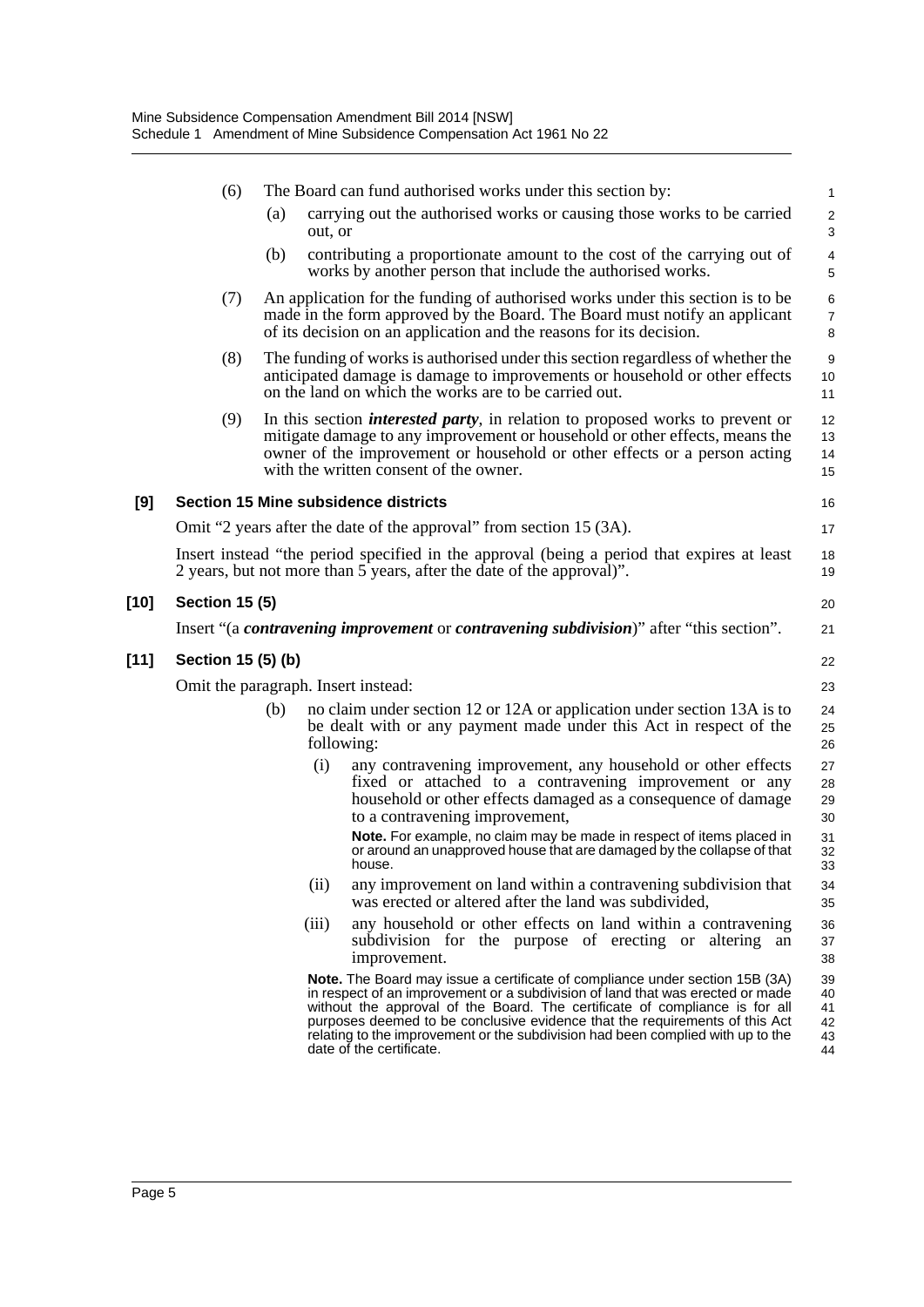| $[12]$ |                 | Section 15 (7) and (8)   |                                                                                                                                                                                                                                                                                                                  |                                                                                                                                                                                                                                                     | $\mathbf{1}$         |  |  |  |
|--------|-----------------|--------------------------|------------------------------------------------------------------------------------------------------------------------------------------------------------------------------------------------------------------------------------------------------------------------------------------------------------------|-----------------------------------------------------------------------------------------------------------------------------------------------------------------------------------------------------------------------------------------------------|----------------------|--|--|--|
|        |                 |                          |                                                                                                                                                                                                                                                                                                                  | Omit "Maximum penalty: 20 penalty units." wherever occurring.                                                                                                                                                                                       | 2                    |  |  |  |
|        | Insert instead: |                          |                                                                                                                                                                                                                                                                                                                  |                                                                                                                                                                                                                                                     |                      |  |  |  |
|        |                 | Maximum penalty:         |                                                                                                                                                                                                                                                                                                                  |                                                                                                                                                                                                                                                     |                      |  |  |  |
|        |                 |                          | (a)                                                                                                                                                                                                                                                                                                              | in the case of an individual—100 penalty units, or                                                                                                                                                                                                  | 4<br>5               |  |  |  |
|        |                 |                          | (b)                                                                                                                                                                                                                                                                                                              | in the case of a corporation—500 penalty units.                                                                                                                                                                                                     | 6                    |  |  |  |
| $[13]$ |                 |                          |                                                                                                                                                                                                                                                                                                                  | <b>Section 15B Certificates of compliance</b>                                                                                                                                                                                                       | $\boldsymbol{7}$     |  |  |  |
|        |                 |                          |                                                                                                                                                                                                                                                                                                                  | Omit section 15B (3A). Insert instead:                                                                                                                                                                                                              | 8                    |  |  |  |
|        |                 | (3A)                     | The Board may also issue a certificate under this section in respect of an<br>improvement that was altered or erected, or a subdivision of land that was<br>made, without the approval of the Board if the Board is satisfied that it is<br>appropriate to do so having regard to the circumstances of the case. |                                                                                                                                                                                                                                                     |                      |  |  |  |
|        |                 | (3B)                     |                                                                                                                                                                                                                                                                                                                  | The Board must not issue a certificate under subsection (3A) in relation to the<br>following:                                                                                                                                                       | 13<br>14             |  |  |  |
|        |                 |                          | (a)                                                                                                                                                                                                                                                                                                              | an improvement that is a residential building that was altered or erected<br>more than 15 years before the application for the certificate was made,<br>unless the Board is of the opinion that:                                                    | 15<br>16<br>17       |  |  |  |
|        |                 |                          |                                                                                                                                                                                                                                                                                                                  | (i)<br>the failure to obtain the approval was not the fault of the<br>applicant, or                                                                                                                                                                 | 18<br>19             |  |  |  |
|        |                 |                          |                                                                                                                                                                                                                                                                                                                  | exceptional circumstances exist,<br>(ii)                                                                                                                                                                                                            | 20                   |  |  |  |
|        |                 |                          | (b)                                                                                                                                                                                                                                                                                                              | an improvement that is not a residential building, unless the Board is of<br>the opinion that exceptional circumstances exist.                                                                                                                      | 21<br>22             |  |  |  |
| $[14]$ |                 | <b>Section 22</b>        |                                                                                                                                                                                                                                                                                                                  |                                                                                                                                                                                                                                                     | 23                   |  |  |  |
|        |                 | Insert after section 21: |                                                                                                                                                                                                                                                                                                                  |                                                                                                                                                                                                                                                     | 24                   |  |  |  |
|        | 22              |                          |                                                                                                                                                                                                                                                                                                                  | <b>Claims relating to classified roads</b>                                                                                                                                                                                                          | 25                   |  |  |  |
|        |                 | (1)                      |                                                                                                                                                                                                                                                                                                                  | Without limiting section 64 of the <i>Roads Act 1993</i> , RMS may make a claim<br>under section 12 or 12A in relation to any classified road as if RMS were the<br>owner of the road and payments may be made from the Fund to RMS<br>accordingly. | 26<br>27<br>28<br>29 |  |  |  |
|        |                 | (2)                      |                                                                                                                                                                                                                                                                                                                  | In this section, <i>classified road</i> and RMS have the same meanings that they<br>have in the <i>Roads Act 1993</i> .                                                                                                                             | 30<br>31             |  |  |  |
|        |                 |                          |                                                                                                                                                                                                                                                                                                                  |                                                                                                                                                                                                                                                     |                      |  |  |  |